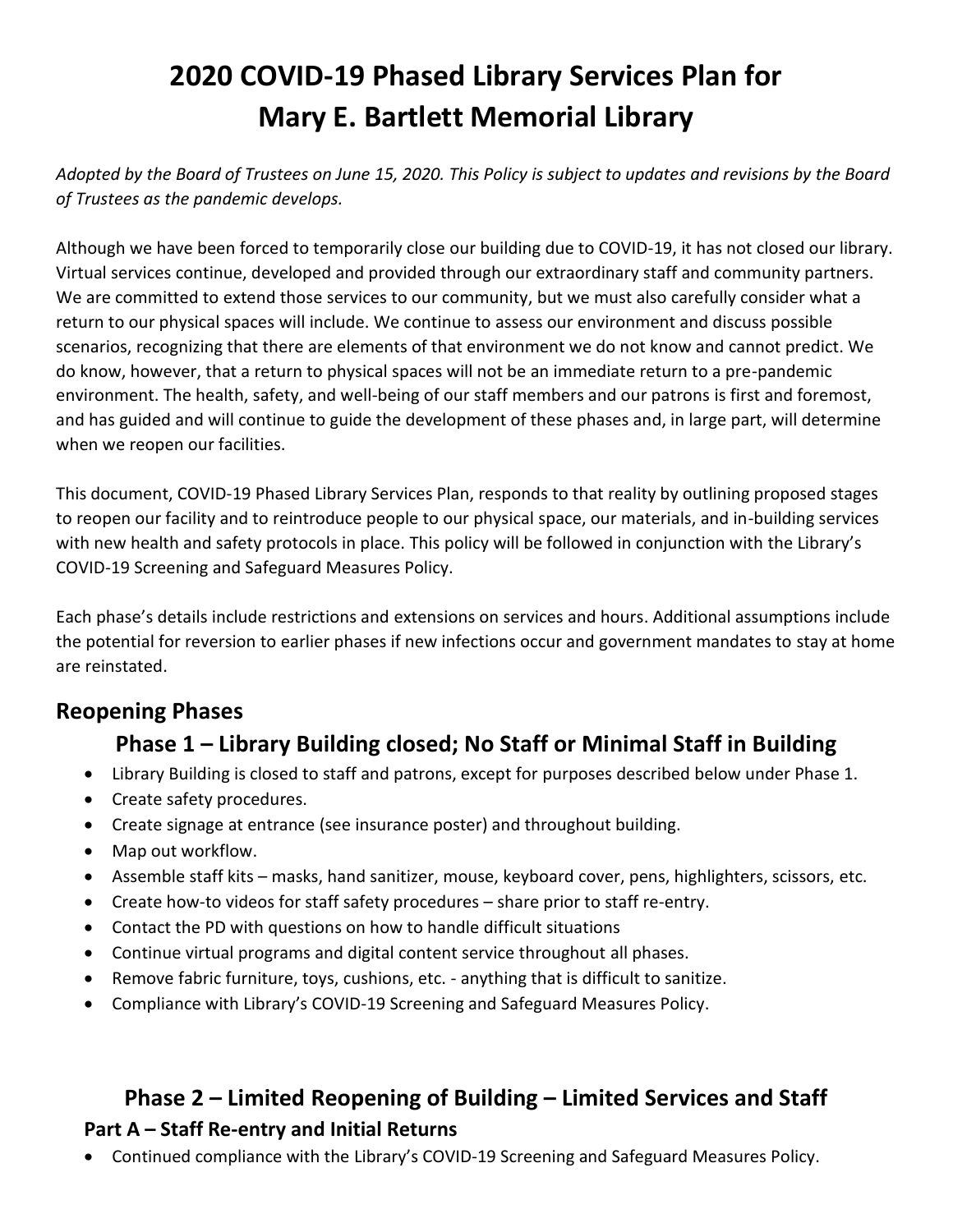- Send all teleworking staff members training video with proper use of PPE and safety procedures, including workflow, sanitizing practices, and use of staff kits, etc.
- Stagger the schedule to limit the number of people in the building to no more than 3 if possible.
- On day 1 in the building, review training to ensure understanding.
- Cross train everyone to ensure adequate coverage for areas of need.
- Install Lexan plexi shields at circulation desks and ILL desk.
- Allow telework as needed.
- Once staff is acclimated, begin returns process by calling to schedule appointments.
- Patrons drive up to the basement ramp, deposit materials onto rolling cart, and exit
- 1 staff member monitors this process, emptying the cart periodically into date labeled boxes in the basement. Staff must wear gloves when handling returned materials.

All returned items will be stored in the basement for quarantine for at least 72 hours; current recommendation from the North East Document Conservation Center is a 72-hour quarantine period before items can be processed and returned to the shelves. As cited to in "Reopening NH Libraries Task Force Best Practices" Document Version dated 5/20/2020, See: North East Document Conservation Center pamphlet, Emergency Management & Disinfecting Books (4/26/2020): [https://www.nedcc.org/free](https://www.nedcc.org/free-resources/preservation-leaflets/3.-emergency-management/3.5-disinfecting-books)[resources/preservation-leaflets/3.-emergency-management/3.5-disinfecting-books;](https://www.nedcc.org/free-resources/preservation-leaflets/3.-emergency-management/3.5-disinfecting-books) See also: New England Journal of Medicine letter to editor re: surface stability of COVID19 virus (4/16/2020): https://www.nejm.org/doi/10.1056/NEJMc2004973

#### **Part B – Curbside Borrowing and Returns**

- Continued compliance with the Library's COVID-19 Screening and Safeguard Measures Policy.
- Curbside hours Mondays from 2-7, Tuesdays through Thursdays from 10-6, and Fridays from 10-1. Alternate arrangements for pickups may be made as needed to accommodate the needs of our patrons.
- Borrowing requests to be submitted by OPAC, email, or phone.
- Staff will wear gloves and masks while processing curbside requests.
- Once materials are bagged, staff will contact patrons with a pickup date/time. Bags will be labeled with a sticker indicating the date the bag was packed so that patrons receiving the pickup can decide whether to allow quarantine time.
- Patrons can opt to keep materials if they are uncomfortable returning them at this time. Staff will renew as often as is needed until the pandemic is lifted.
- There is no limit on the number of materials allowed per patron, within reason.
- On the day of pickup, patrons will pull up to the entrance of the building, where they will find a closed paper bag labeled with their first name and last initial. Following pickup, patrons will pull forward to the basement ramp to return materials from previous pickups (see Phase 2, Part A for details). Once again, quarantine times will be adjusted as more information is released.

### **Part C – Appointment Based/Limited Access to the Building for Computer/Printer/Fax Use along with Continued Curbside Service**

- Continued compliance with the Library's COVID-19 Screening and Safeguard Measures Policy.
- Curbside will continue for patrons wishing to borrow or return materials.
- Appointments will be made for limited access to use the patron computers and the copy/fax machine.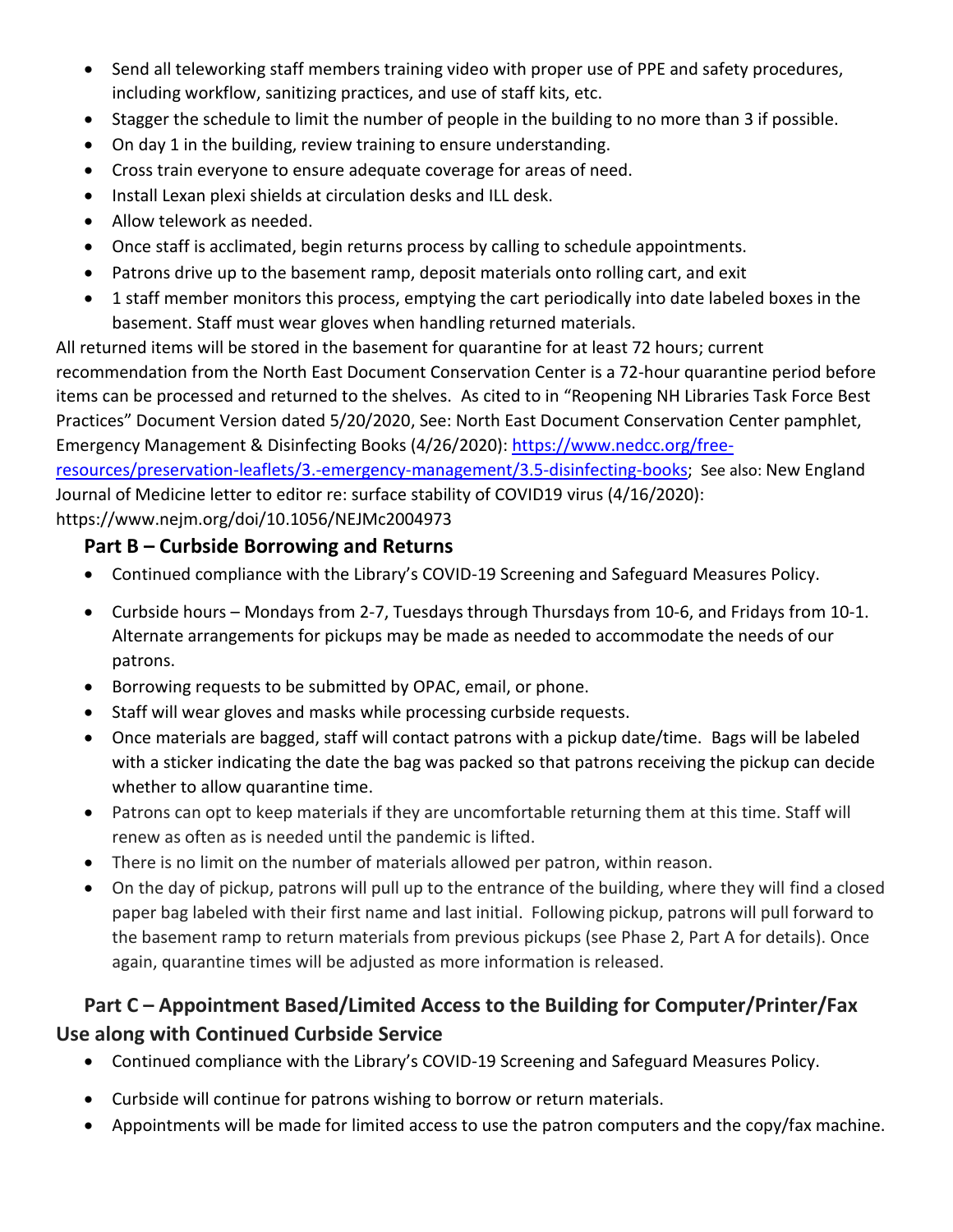- One person will be allowed during each allotted time. (a second person related to the first may accompany as needed).
- Patrons will be required to wear face masks while within the Building. Face masks will be made available to those patrons who do not have one. An accommodation may be afforded to an individual who cannot wear a face mask due to a medical condition or for children who are 2 years of age or younger.
- Computer use will be limited to 30 minutes, with 30 minutes between each appointment to allow the staff time to sanitize the computer, keyboard, mouse, surface of the desk, chairs, and walls after each use.
- Computers will be alternated to allow additional time between patrons.
- Copy and fax machine service available.

## **Phase 3 – Majority of Library Services Restored**

- Continued compliance with the Library's COVID-19 Screening and Safeguard Measures Policy.
- Full access to the building with continued social distancing recommendations as determined by the governor.
- PPE equipment will be available.
- Physical programs re-introduced slowly with seating arranged to allow for appropriate distancing and no food served.
- Full computer/copier/fax machine use with no appointments needed. (see Computer Use policy for more details)
- Aisles throughout building may be marked with arrows to encourage distancing as needed.
- Reopening of Meeting Room.

## **Phase 4 – Full Reopening**

- Infection risk is considered low or non-existent or there is an effective and widely adopted vaccine for COVID-19.
- All library programs and services are restored following all COVID-19 public health guidelines.
- Consider continuing curbside pick-up for those who request it and some virtual programs.
- Further relax or remove restrictions on computer use, seating, tables. Allow materials returns at service desk and eliminate quarantine period. Reopen use of reading room and begin accepting reservations from outside groups.
- Modifications to the Library's COVID-19 Screening and Safeguard Measures Policy as deemed appropriate by the Board of Trustees.

**Disclaimer**: This is a living document that will be revised and amended as new information is released related to both the COVID-19 virus itself, and the response to COVID-19 in our nation, state, and community. At any time, we may need to revert back to an earlier Phase or Part due to safety concerns or actual illness. If